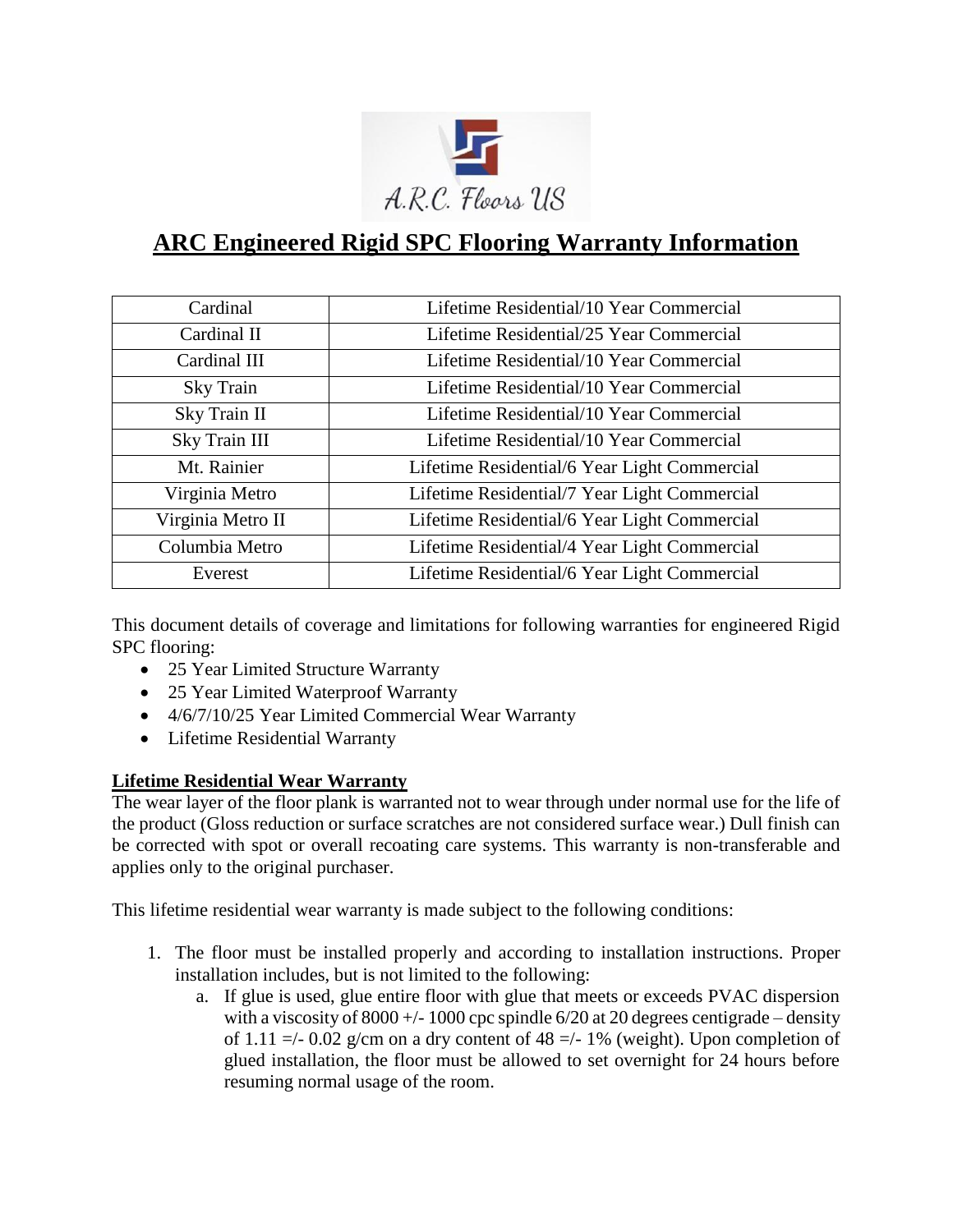- 2. The flooring must be used only indoors in a dry, climate controlled area. In areas that are not climate controlled or exposed to direct sunshine with temperatures potentially exceeding 160 degrees Fahrenheit, ARC recommends gluing down the floor to prevent possible distortion due to dimensional stability changes.
- 3. The flooring must be maintained in accordance with ARC maintenance instructions.
- 4. This limited warranty does not apply to ARC moldings and trims.
- 5. Installation of flooring that contains any manufacturing defect is not covered by this limited warranty.

# **25 Year Limited Structure Warranty**

The floor plank is warranted to be free from manufacturing or material defects for the life of the product. When a defective product is installed, credit applies to material only and does not include labor since it is the responsibility of the installer to determine suitability of material prior to installation. Should a problem attributable to a manufacturing defect develop after flooring is installed, the cost of labor for repair will be covered by the 25 Year Limited Structure Warranty.

#### **The Lifetime Residential Wear and 25 Year Limited Structure Warranty do not cover:**

- 1. Damage due to adhesives or tape, scratches, gouges, scuffs, punctures, cuts, indentations, burns, accidents, lack of proper furniture rests or any intentional misuse of the product. Loss of finish gloss over time is consistent with normal wear & tear and is not a product flaw. DO NOT drag any heavy objects across the floor.
- 2. It is normal and expected for there to be color variations due to use of natural components, exposure to UV light and/or sunlight, and age of material. Therefore, color inconsistency between samples, replacement product or illustrations and actual product is not a manufacturing flaw.
- 3. Manufacturer makes no guarantee that ARC products will match or coordinate with customer furnishings, trim, cabinetry, railings, etc.
- 4. Noncompliance with installation instructions and maintenance guidelines. Manufacturer cannot assume responsibility for the suitability of flooring material and accompanying products for each individual installation as manufacturer has no control over the installer's proper application. Should an individual piece be doubtful as to appearance or dimension the installer should not use this piece.
- 5. Cracking, warping, soiling, fading, improper maintenance or abuse caused by items such as roller skates, golf shoes or pets, etc.
- 6. Floor covering installed in inappropriate locations is excluded from this warranty.
- 7. Gloss reduction or surface scratches are not considered surface wear. Dull finish can be corrected with spot or overall recoating care systems.

#### **25 Year Limited Waterproof Warranty**

The floor plank or tile is warranted to be 100% waterproof and the structural integrity of the floor plank or tile will not be significantly diminished by exposure to moisture. While moisture will not affect the floor's integrity, it is probable that, when excessive moisture accumulates in buildings or on building materials, mold (and/or) mildew growth can occur (particularly if the moisture problem remains undiscovered or unaddressed). ARC moisture warranty excludes damage resulting from mold (and/or) mildew growth due to prolonged exposure to moisture.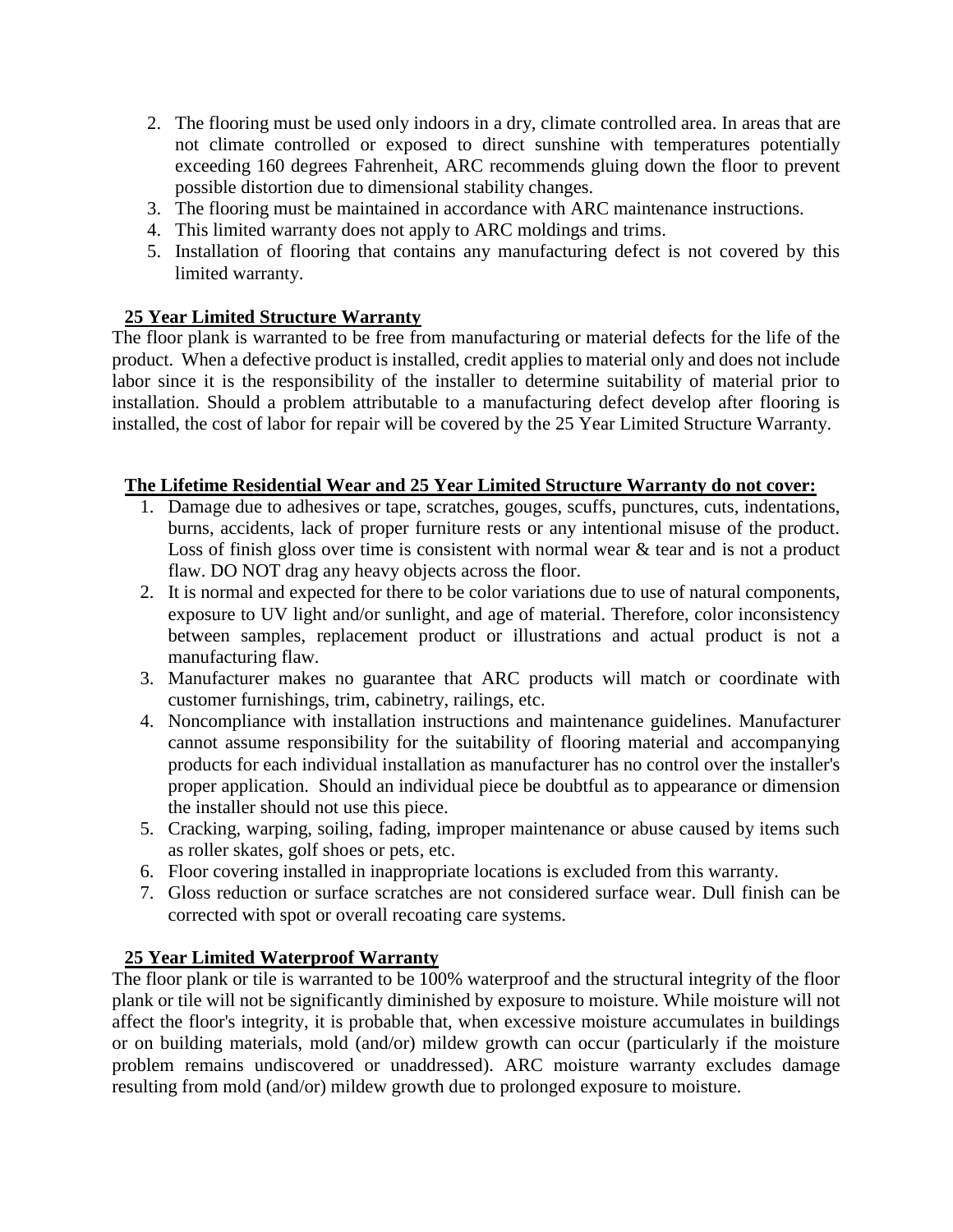# **The 25 Year Limited Waterproof Warranty does not cover:**

- 1. Damage to surrounding structure, walls, subfloor, fixtures, furniture, underlayment, moldings, trims, subfloor heating elements, or anything that is not the floor plank or tile.
- 2. Damage resulting from mold & mildew growth due to prolonged exposure to moisture.
- 3. Flooring that is installed outdoors.
- 4. Flooring damaged by flooding (submerged under water).

# **4/6/7/10/25 Year Commercial Limited Wear Warranty**

The finish of the floor plank is warranted by **ARC**, Inc. not to wear through under limited commercial use for a period of four/six/seven/ten/twenty-five (4/6/7/10/25) years from the date of purchase. Vinyl layer wear-through is defined as 100% vinyl layer wear-through that exposes the core material over a minimum of 3% of the total installation. (Gloss reduction or surface scratches are not considered surface wear.) Dull finish can be corrected with spot or overall recoating care systems. If 100% vinyl layer wear-through is determined to have occurred, ARC will arrange a pro-rated credit based on the terms outlined below in the section headed "Terms of 4/6/7/10/25 Year Commercial Warranty". This warranty is non-transferable and applies only to the original purchaser and only if used in the following commercial areas:

- **Retail:** Novelty Shops/Boutiques, Product Display Areas, Sales Floors, Showrooms, Hair Salons, Hallways, Entryways (walk off mats required)
- **Medical Offices:** Waiting Rooms, Patient Rooms, Examination Rooms, Storage Rooms, Hallways, Entryways (walk off mats required)
- **Hotels:** Guest Rooms, Conference/Meeting Rooms, Lobby
- **Offices and Restaurants:** Offices, Conference/Meeting Rooms, Showrooms, Restaurant Floor, Break Rooms
- **Institutional:** Classrooms, Training Rooms, Meeting Rooms, Commons Areas, Residence Halls, Hallways
- **Disclaimer: In commercial applications, each installation area needs to surveyed for uses. For High traffic and areas with rolling objects (wheel chairs, carts, beds, etc), the flooring needs to be glued down. Also, if the flooring is being anchored down in any way by cabinets, appliances, etc the flooring should also be glues down.**

This 4/6/7/10/25 year limited commercial wear warranty is made subject to the following conditions:

- 1. The floor must be installed properly and according to ARC's installation instructions. Proper installation includes, but is not limited to the following:
	- a. If glue is used, glue entire floor with glue that meets or exceeds PVAC dispersion with a viscosity of  $8000 +/- 1000$  cpc spindle  $6/20$  at 20 degrees centigrade – density of 1.11  $\approx$  -/- 0.02 g/cm on a dry content of 48  $\approx$  -/- 1% (weight). Upon completion of glued installation, the floor must be allowed to set overnight for 24 hours before resuming normal usage of the room.
- 2. The flooring must be used only indoors in a dry, climate controlled area. In areas that are not climate controlled or exposed to direct sunshine with temperatures potentially